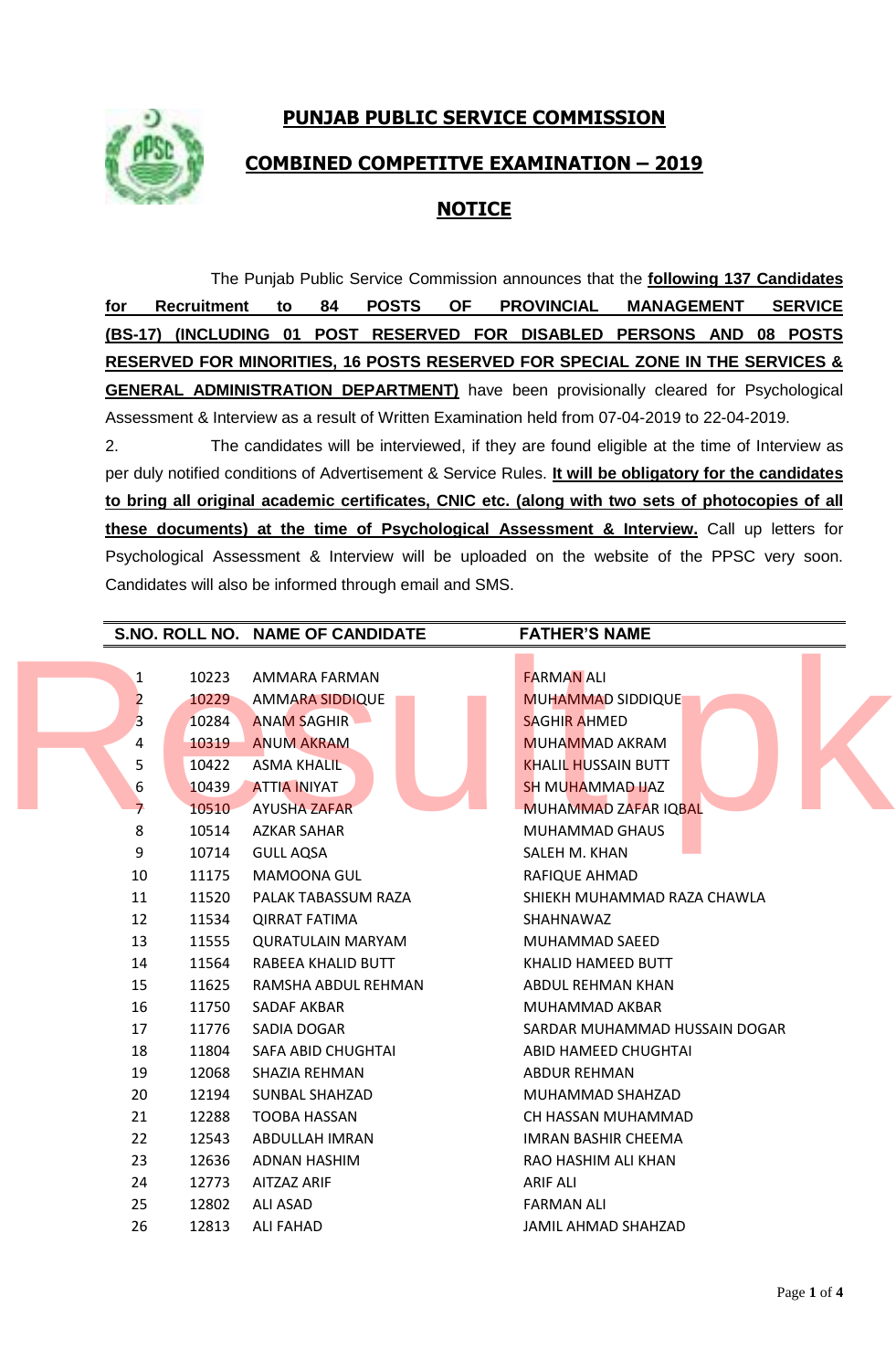| S.NO. | <b>ROLL NO.</b> | <b>NAME OF CANDIDATE</b>          | <b>FATHER'S NAME</b>          |
|-------|-----------------|-----------------------------------|-------------------------------|
| 27    | 12868           | <b>ALI RAZA</b>                   | MUHAMMAD JAMEEL               |
| 28    | 12896           | <b>ALI SAMEER</b>                 | MUSHTAQ AHMAD QURESHI         |
| 29    | 12899           | ALI SHAIR                         | HAFIZ FAIZ AHMAD              |
| 30    | 12998           | ARIJ ALI HAIDER GONDAL            | FAROOQ AHMAD GONDAL           |
| 31    | 13044           | ASAD HAYAT                        | MUHAMMAD ZAFAR                |
| 32    | 13176           | <b>BABAR ALI</b>                  | <b>ZULFIQAR ALI</b>           |
| 33    | 13229           | <b>BILAL ZUBAIR</b>               | <b>ZUBAIR WAHEED</b>          |
| 34    | 13271           | DR.GHULAM RASOUL                  | MAQBOOL HUSSAIN               |
| 35    | 13287           | <b>FAHAD AMIN</b>                 | MUHAMMAD AMIN ADIL            |
| 36    | 13307           | FAISAL AHMED BAJWA                | MUSHTAQ AHMED BAJWA           |
| 37    | 13415           | <b>GHULAM HUSSAIN</b>             | <b>GHULAM SHABIR</b>          |
| 38    | 13485           | HAFIZ MAAZ JAVED                  | <b>JAVED IQBAL</b>            |
| 39    | 13561           | HAFIZ MUHAMMAD ZUNAIR YOUNAS      | MUHAMMAD YOUNAS               |
| 40    | 13666           | <b>HAROON AKHTER</b>              | MUHAMMAD RAFIQUE              |
| 41    | 13714           | HASSAN GHULAM MUHAMMAD            | <b>GHAZANFAR HUSSAIN</b>      |
| 42    | 13869           | <b>JAWAD HUSSAIN</b>              | AUTAD HUSSAIN PIRZADA         |
| 43    | 13870           | JAWAD MUBASHIR                    | MUBASHIR AHMED                |
| 44    | 13880           | <b>JUNAID AFTAB</b>               | AFTAB AHMED KHAN              |
| 45    | 14078           | MIRZA ABDUL HANNAN                | MIRZA AMJAD FAROOQ            |
| 46    | 14205           | MUHAMMAD ABDULLAH                 | <b>IHSAN ULLAH</b>            |
| 47    | 14232           | MUHAMMAD ADEEL KHAN               | MUHAMMAD HUSSAIN              |
| 48    | 14244           | MUHAMMAD ADNAN                    | MUHAMMAD ARIF                 |
| 49    | 14258           | MUHAMMAD AFZAAL SARWAR            | MUHAMMAD SARWAR ZAFAR         |
| 50    | 14274           | MUHAMMAD AHMAD                    | <b>MUHAMMAD IQBAL</b>         |
| 51    | 14368           | MUHAMMAD ANS SAEED                | <b>MOHAMMAD SAEED</b>         |
| 52    | 14395           | <b>MUHAMMAD ARSLAN DOST</b>       | <b>DOST MUHAMMAD</b>          |
| 53    | 14561           | <b>MUHAMMAD EHSANULLAH NABEEL</b> | <b>MIAN MUHAMMAD SIDDIQUE</b> |
| 54    | 14608           | MUHAMMAD FURQAN                   | <b>HASHMAT ALI</b>            |
| 55    | 14650           | <b>MUHAMMAD HASNAIN</b>           | <b>MUHAMMAD AFZAL</b>         |
|       | 14678           |                                   | <b>JAMSHAID ALI</b>           |
| 56    |                 | <b>MUHAMMAD IKRAM</b>             |                               |
| 57    | 14762           | MUHAMMAD JAWAD ASIF               | MUHAMMAD ASIF                 |
| 58    | 14780           | MUHAMMAD JUNAID LATIF             | MUHAMMAD LATIF                |
| 59    | 14904           | MUHAMMAD NAUMAN ZAFAR             | ZAFAR IQBAL                   |
| 60    | 15049           | MUHAMMAD SAQIB                    | <b>SHOUKET ALI</b>            |
| 61    | 15089           | MUHAMMAD SHAKEEL                  | MUHAMMAD MUSHTAQ              |
| 62    | 15147           | MUHAMMAD TAIMOOR ADIL             | MUHAMMAD ADIL                 |
| 63    | 15149           | MUHAMMAD TAIMOOR KHAN             | MUHAMMAD ASLAM                |
| 64    | 15176           | MUHAMMAD TAYYAB BUKHARI           | SYED SAJJAD HUSSAIN SHAH      |
| 65    | 15334           | MUHAMMAD WAQAS SHAFIQ             | MUHAMMAD SHAFIQ               |
| 66    | 15379           | MUHAMMAD ZAHID IQBAL              | MIAN MUMTAZ HUSSAIN           |
| 67    | 15544           | NAQASH ALI                        | MUHAMMAD AZAM                 |
| 68    | 15632           | OSAMA DASTGIR MALIK               | <b>JAVED IQBAL MALIK</b>      |
| 69    | 15772           | RANGZEB GORAYA                    | MUHAMMAD SARWAR GORAYA        |
| 70    | 15797           | REHAN-UL-HAQ                      | MAZHAR-UL-HAQ                 |
| 71    | 15840           | SAADAT ULLAH                      | AZMAT ULLAH                   |
| 72    | 15842           | SAAHIL RASOOL CHEEMA              | SHAFQAT RASOOL CHEEMA         |
| 73    | 15869           | SAFDAR SHABBIR                    | <b>GHULAM SHABBIR</b>         |
| 74    | 15881           | SAIM SHARIF                       | MUHAMMAD SHAREEF              |
| 75    | 15941           | SALMAN QAYYUM SHEIKH              | ABDUL QAYYUM                  |
| 76    | 15968           | SAQIB ADNAN                       | MUHAMMAD AKBAR                |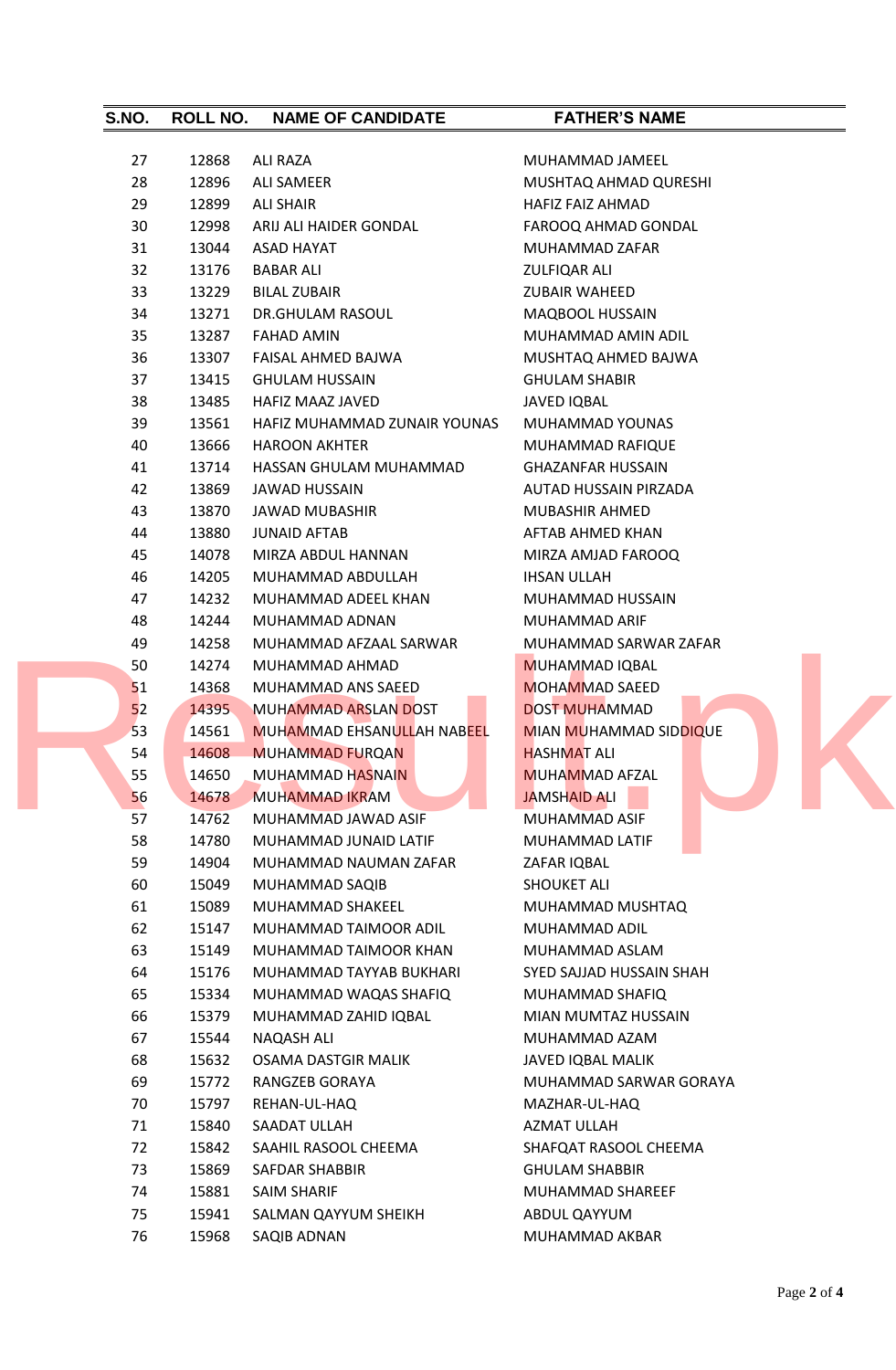| S.NO. | ROLL NO. | <b>NAME OF CANDIDATE</b>    | <b>FATHER'S NAME</b>            |
|-------|----------|-----------------------------|---------------------------------|
| 77    | 16345    | <b>TAHIR AFZAL</b>          | MUHAMMAD AFZAL                  |
| 78    | 16366    | <b>TALAH NAEEM TABANI</b>   | MUHAMMAD NAEEM AKHTAR TABANI    |
| 79    | 16369    | <b>TALHA ANWAR</b>          | ANWAR UL HAQ                    |
| 80    | 16484    | UMER MUKHTAR                | MUKHTAR AHMED CH.               |
| 81    | 16500    | USAMA IQBAL                 | MUHAMMAD IQBAL ZIA              |
| 82    | 16502    | <b>USAMA NAQI</b>           | <b>MAZAHAR HUSSAIN</b>          |
| 83    | 16558    | <b>UZAIR MANZOOR</b>        | <b>MANZOOR SARWAR CHAUDHARY</b> |
| 84    | 16569    | <b>WAHEED HASSAN</b>        | ZAFAR HUSSAIN                   |
| 85    | 16620    | WAQAS ANJUM KHAN            | ANAYAT ULLAH KHAN               |
| 86    | 16707    | ZAHEER UD DIN BABAR         | MUHAMMAD RAMZAN                 |
| 87    | 16727    | ZAHIR AHMAD                 | FIRYAD ALI                      |
| 88    | 16741    | <b>ZAIN SOHAIL</b>          | <b>TAHIR SOHAIL</b>             |
| 89    | 16794    | ZIA UR REHMAN BASHARAT      | MUHAMMAD BASHARAT               |
| 90    | 16821    | <b>ZULQURNAIN SALEEM</b>    | MUHAMMAD SAEEM AKHTER           |
| 91    | 17108    | <b>ARIFA BATOOL</b>         | RAJA MUMREZ KHAN                |
| 92    | 17147    | AYESHA BADAR                | ALTAF UR REHMAN                 |
| 93    | 17318    | <b>IQRA NASIR</b>           | <b>NASIR HUSSAIN</b>            |
| 94    |          |                             |                                 |
|       | 17679    | SAMINA BASHIR               | MOHAMMAD BASHIR                 |
| 95    | 17696    | SANA SHARAFAT               | SYED SHARAFAT HUSSAIN SHAH      |
| 96    | 17812    | <b>SUNDAS KEHKASHAN</b>     | CH NAEEM YOUSAF                 |
| 97    | 17904    | ZEENISH LIAQAT              | LIAQAT ALI                      |
| 98    | 17973    | ABDUL QAYYOOM               | <b>GUL MUHAMMAD</b>             |
| 99    | 18284    | HAMZA AZIZ                  | ASSAD NAWAZ                     |
| 100   | 18285    | HAMZA BIN LIAQUAT           | <b>LIAQUAT ALI</b>              |
| 101   | 18293    | <b>HARIS HAMEED KHAN</b>    | <b>GUL HAMEED KHAN</b>          |
| 102   | 18343    | <b>JAHAN ZAIB</b>           | <b>SHAMRAIZ</b>                 |
| 103   | 18490    | <b>MUHAMMAD AHMAD KHAN</b>  | <b>MUHAMMAD ASLAM KHAN</b>      |
| 104   | 18539    | <b>MUHAMMAD ASLAM</b>       | <b>STTAR BUKHASH</b>            |
| 105   | 18544    | <b>MUHAMMAD ATTIQUE</b>     | <b>MUHAMMAD SHARIF</b>          |
| 106   | 18642    | MUHAMMAD KIFYAYATULLAH      | <b>CHARAGH DEEN</b>             |
| 107   | 18695    | MUHAMMAD SAAD BIN KHALID    | MUHAMMAD KHALID IQBAL           |
| 108   | 19101    | SYED HUSSNAIN ALI SHAH      | RIAZ HUSSAIN SHAH               |
| 109   | 19243    | ZAHEER AHMAD                | <b>ZULFIQAR AHMAD</b>           |
| 110   | 20032    | AMMARA MALIK                | <b>MALIK ABDUL RASHEED</b>      |
| 111   | 20265    | NOOR-UL-AIN ALI             | ALI AKBAR                       |
| 112   | 20519    | ALI RAZA                    | MUHAMMAD AKRAM                  |
| 113   | 20571    | DILAWER HUSSAIN             | ABDUL HAMEED                    |
| 114   | 20599    | <b>GHULAM MURTAZA</b>       | <b>FAIZ MUHAMMAD</b>            |
| 115   | 20700    | <b>MAZHER HUSSAIN</b>       | MUHAMMAD HUSSAIN                |
| 116   | 20892    | MUHAMMAD OBAID ULLAH        | KARAMAT ALI                     |
| 117   | 21010    | MUKARRAM SULTAN             | SHAHID MAHMOOD                  |
| 118   | 21061    | RAO MUHAMMAD MUBASHIR AYYUB | MUHAMMAD AYUB                   |
| 119   | 21169    | <b>TAMUR USMAN</b>          | SHEKH ZAHID MAQSOOD             |
| 120   | 22005    | AMBER ZAHOOR                | ZAHOOR AHMAD                    |
| 121   | 22124    | RANI SHAISTA PARVEEN        | <b>WAHID BUKHSH</b>             |
| 122   | 22547    | SYED TAMSEEL ABBAS NAQVI    | SYED SHAHID HUSSAIN SHAH        |
| 123   | 23063    | <b>GHULAM FATIMA</b>        | <b>MOHAMMAD MUNEER</b>          |
| 124   | 23086    | IQRA MUBEEN                 | NAZAR MUHAMMAD                  |
| 125   | 23324    | AHMAD SHER                  | MUHAMMAD NAWAZ                  |
| 126   | 23368    | ATIQUE UR REHMAN            | MUHAMMAD ASGHAR                 |
|       |          |                             |                                 |